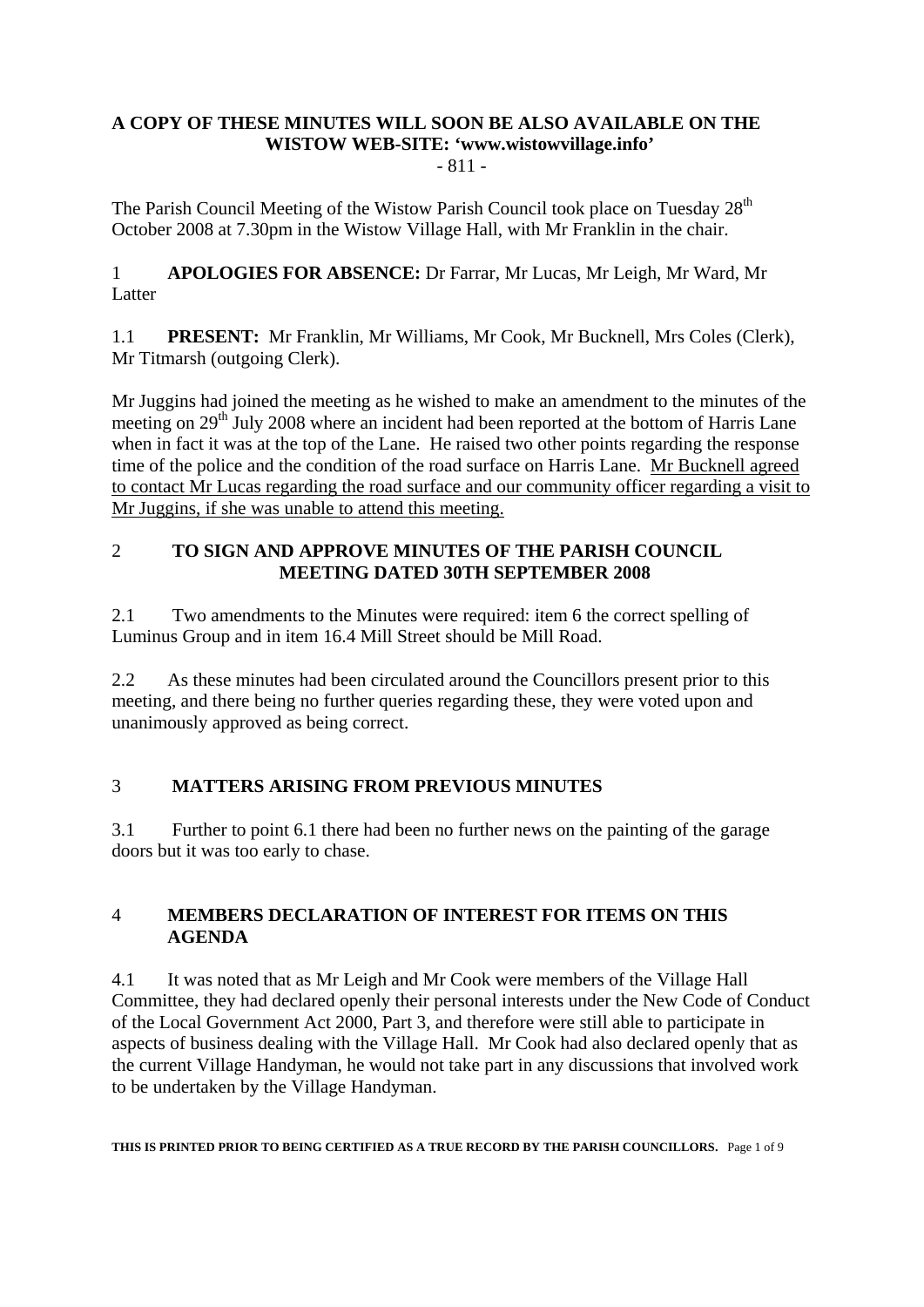4.2 Mr Bucknell also declared an interest, with regards to any items under Agenda item 10 as a member of the Huntingdonshire District Council.

4.3 A letter had been received from Huntingdon District Council reminding Councils that from time to time the registration of interests should be reviewed and the necessary forms were enclosed, should any changes have taken place.

# 5 **COMMUNITY LIAISON OFFICER - ANY POLICE OR CRIME ISSUES TO BE DISCUSSED?**

5.1 The Community Liaison Officer was unable to attend the meeting.

# 6. **WISTOW BRIDGE – UPDATE ON FALLEN TREE AND PLANS**

6.1 Mr McGee and Mr Arianpour had been invited to the meeting but Mr McGee was awaiting the outcome of a safety audit on the traffic calming scheme and it would therefore be more appropriate to attend the November meeting. The Clerk would confirm arrangements with Mr McGee.

# 7 **a- FINANCE - TO APPROVE THE FINANCIAL STATEMENT/ PAYMENT OF ACCOUNTS FOR SEPTEMBER 2008**

- 7.1 As this had been circulated around the Councillors present prior to this meeting, and there being no further comments, these were voted upon and unanimously confirmed as being a true record.
- 7 **b- FINANCE TO APPROVE PAYMENT OF OUTSTANDING AMOUNTS: MRS P COLES - SEPTEMBER 2008 SALARY (RATES AS PER MINUTE NO. 13.1 OF THE MEETING DATED THE 29TH APRIL 2008) £ 182.51 R J WARREN LTD - GRASSCUTTING - CHURCHYARD AND GRAVEYARD - SEPTEMBER 2008 £ 205.62 WICKSTEED LEISURE – BALANCE OF PLAYMATTING £6789.03 MOORE STEPHENS – AUDIT OF PARISH COUNCIL ANNUAL RETURN 2008 £ 158.62**

7.2 These payments listed were formally approved at this meeting, and the cheques duly signed.

**THIS IS PRINTED PRIOR TO BEING CERTIFIED AS A TRUE RECORD BY THE PARISH COUNCILLORS.** Page 2 of 9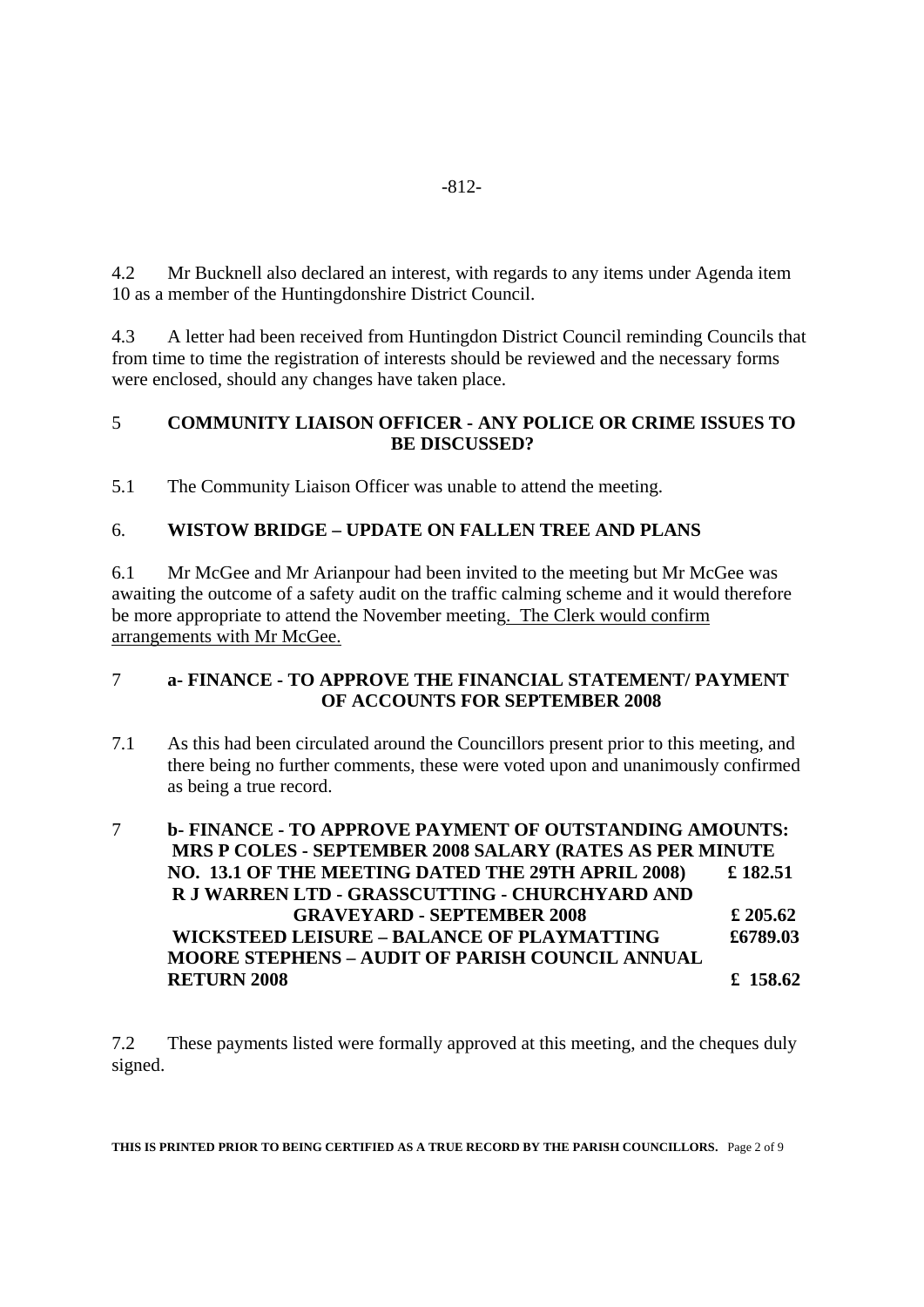### -813-

# 7 **c- FINANCE - TO REVIEW CASH FLOW AND RESOLVE ANTICIPATED ISSUES, AND PRESENTATION OF FIGURES IN FUTURE**

7.3 As this Cash Flow Document had been circulated around the Councillors present prior to this meeting, this was voted upon and unanimously confirmed as being a true record.

7.4 Due to computer limitations the current cashflow document will need to be presented differently. The Clerk will produce a new format.

### 8 **CORRESPONDENCE**

- 8.11 Letter regarding the purchase of Gum Targets from HDC
- 8.12 Email from Tim Mott regarding the boundary of a property he is hoping to purchase. The Clerk would respond suggesting the information should be obtained via his solicitor or HDC.
- 8.13 Invitation to the Chairman of Huntingdon District Council's reception on 31/10/08. Apologies had been sent.
- 8.14 Letter from CPALC inviting nominations for the District Council Standards **Committee**
- 8.15 Speedwatch information
- 8.16 Mr J Cope had contacted Mr Franklin regarding a bench on the green in memory of his late mother. It was agreed that a bench to match the existing one would be purchased by the Council and that Mr Cope would then cover that cost. The bench must be owned by the Council so that it is covered by insurance. The Clerk would email Mr Cope to that effect.

# 8.2 **CORRESPONDENCE PREVIOUSLY CIRCULATED**

- 8.21 Cambs Acre annual review
- 8.22 Huntingdon Traffic Management Joint Committee

# **8.3 BROCHURES RECEIVED AND CIRCULATED AT MEETING**

- 8.31 Artattack
- 8.32 COPE newsletter number 49
- 8.33 Wicksteed teenscapes<br>8.34 Society of Local Coun
- 8.34 Society of Local Council Clerks/Shaws
- 8.35 Details of courses run by Jacquie Wilson of Canalbs Ltd

**THIS IS PRINTED PRIOR TO BEING CERTIFIED AS A TRUE RECORD BY THE PARISH COUNCILLORS.** Page 3 of 9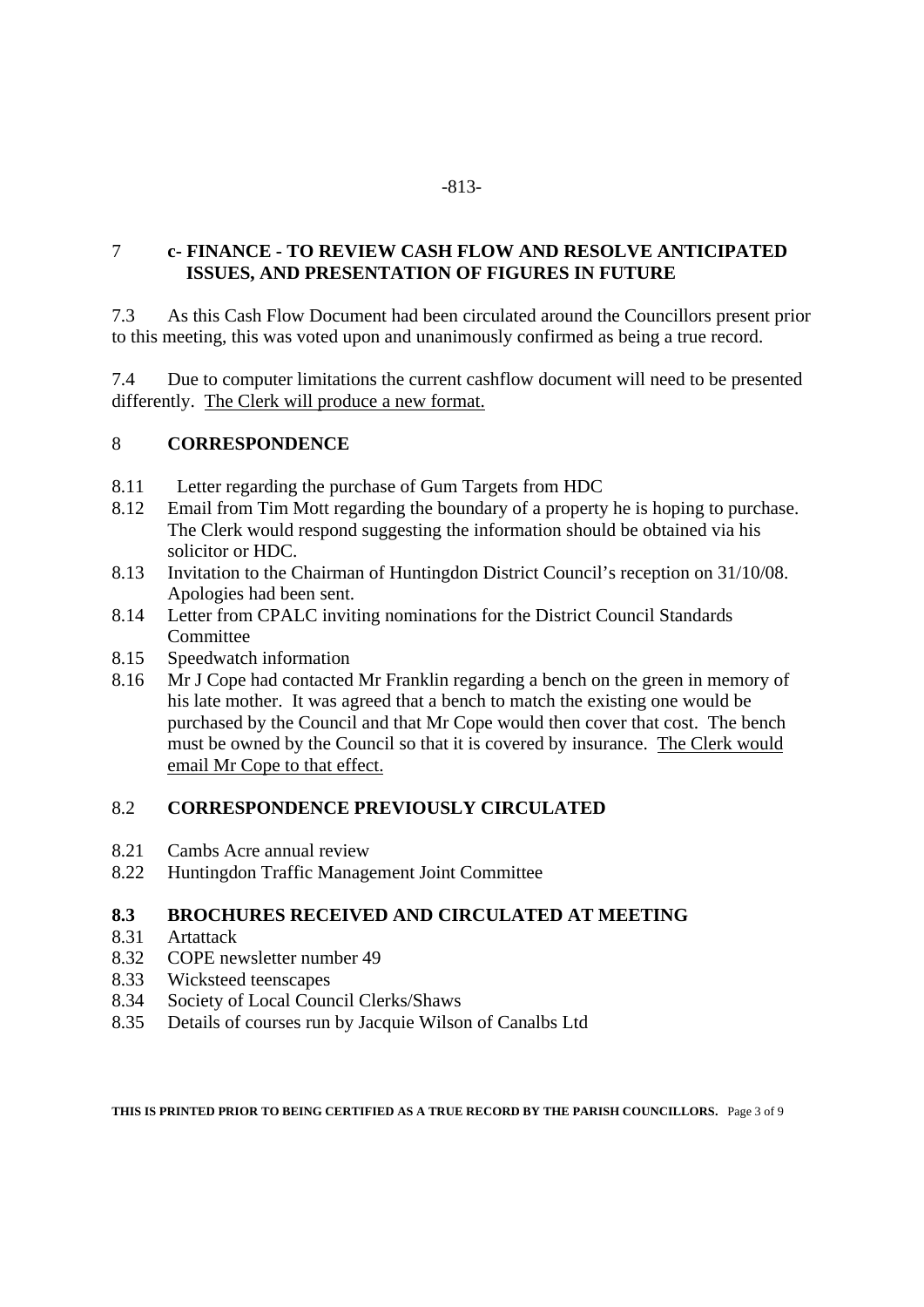### -814-

# 9 **ALLOTMENT OUTSTANDING ISSUES, INCLUDING SIGNING OF TENANCY AGREEMENTS OPTIONS ANDS MR C BOWD TAKE-OVER OF MR BANCE'S ALLOTMENT LAND AND ALLOTMENT RENTS TO BE DISCUSSED**

9.1 Mr Cook reported that the deadline for letters for next year had been missed.

9.2 The annual rent invoices had been issued to take into account last year's increase of 5% which would give an income this year of £1008 in total. The figure of £990 quoted was incorrect as the increase to £1008 had been agreed and notified to tenants in September 2007.

### 10 **TO CONSIDER ANY PLANNING APPLICATIONS RECEIVED - AMENDMENT TO POULTRY HOUSES RECEIVED**

10.1 The amendment to the application – Poultry Houses, Shillow Hill, Wistow 08/00599/FUL was passed round. No response was required.

### 11 **REVIEW OF INSURANCE ARRANGEMENTS AND COVER – MR BUCKNELL TO REPORT ON RESPONSIBILITIES**

11.1 Mr Bucknell confirmed that the Churchyard is officially closed and therefore the Council's responsibility. The Clerk was asked to check public liability cover with regard specifically to the wall.

# 12 **MOORE STEPHENS – AUDITORS – ANNUAL RETURN**

### **12.1 THE ANNUAL RETURN HAD BEEN COMPLETED AND THE AUDIT IS NOW CLOSED.**

#### 13 **ANNUAL PRECEPT PAYMENT 2009 TO BE DISCUSSED**

13.1 After some discussion it was agreed that the precept for 2009 should be set at £8500.

**THIS IS PRINTED PRIOR TO BEING CERTIFIED AS A TRUE RECORD BY THE PARISH COUNCILLORS.** Page 4 of 9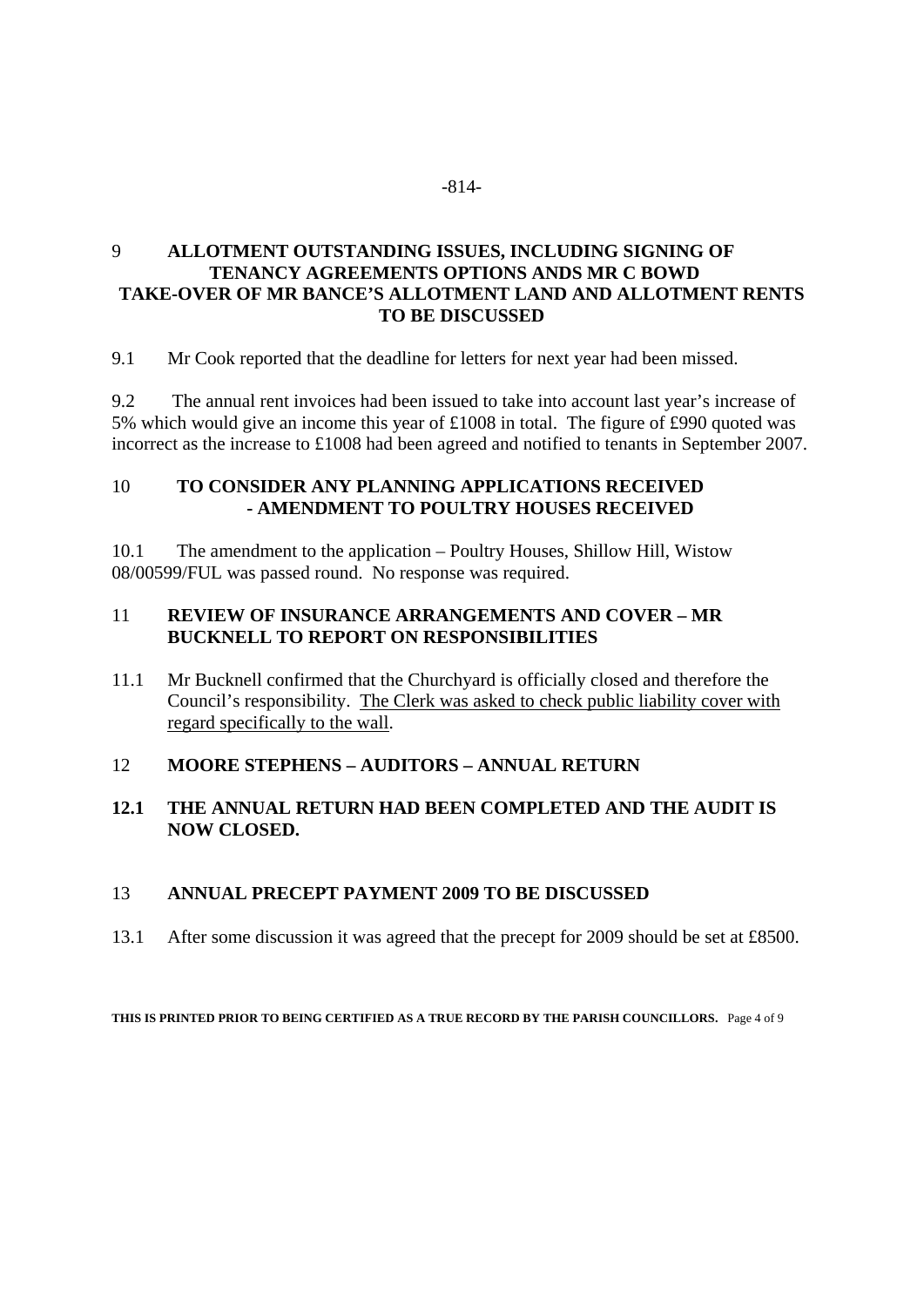#### -815-

### 14 **CPALC MEMBERSHIP FOR DISCUSSION**

14.1 The Clerk reported on the benefits of membership of CPALC who provide training and support to local councils. Mr Bucknell proposed, Mr Cook seconded and it was agreed to become members. A cheque to cover the membership fee to  $31<sup>st</sup>$  March 2008, £76.81 was authorised.

### 15 **CITIZENS ADVICE BUREAU REQUEST FOR DONATION DISCUSS WITH REGARD TO SECTION 137.**

15.1 It was felt that during the current economic difficulties parishioners may benefit from the advice provided by the CAB and a one off donation of £50 was proposed by Mr Bucknell, seconded by Mr Williams and agreed.

### 16 **PARISH PLAN ACTION PLAN WORKING PARTIES FEEDBACK AND UPDATES -**

# **a- TRAFFIC AND ROAD ISSUES - MR COOK AND MR BUCKNELL?**

16.1 Mr Bucknell commented that although we had not been successful with the minor improvements grant, the work to be carried out at the bridge could benefit the village in the same way.

# **b- PEDESTRIANS - MR COOK TO REPORT?**

16.2 Mr Cook had nothing to report. A request for a footpath over the bridge had been received but this forms part of the ongoing plans. Also it had been reported that the footpath on the 80 acre field had been ploughed, Mr Cook would have a word with Mr Blackhurst.

# **c- LIGHTING - DR FARRAR TO REPORT?**

16.3 As Dr Farrar was absent, Mr Cook reported that PC9 was out, the Clerk would report it and Mr Bucknell would send her the link to the website.

# **d- LITTER – MR COOK TO REPORT**

16.4 Mr Cook had nothing to report. Mr Bucknell had received confirmation that the bin by the bus shelter had been cleaned out. Mr Cook asked if the bin at the recycle point could be emptied.

**THIS IS PRINTED PRIOR TO BEING CERTIFIED AS A TRUE RECORD BY THE PARISH COUNCILLORS.** Page 5of 9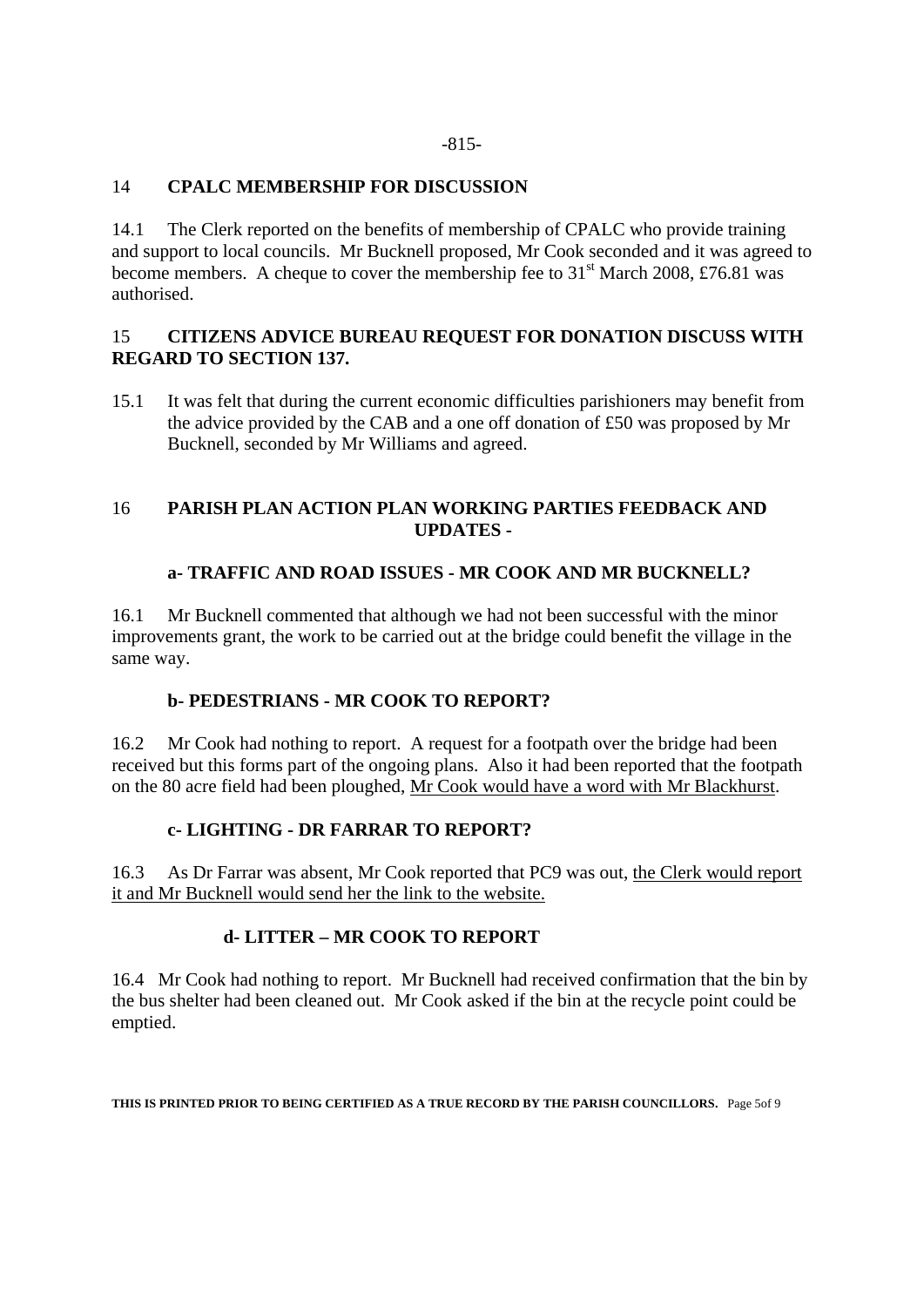#### **-816-**

#### **e- COUNTRYSIDE - MR COOK TO REPORT?**

16.5 There had been a complaint about the Hunt. Mr Cook reported that the hedge had been cut on the corner of the Raveley Road . Regarding progress on the planting of Christmas trees, an environmental statement is being done.

#### **f- ACTIVITIES, SPORTS, CLUBS, SOCIETIES ETC. AND OTHER YOUTH ISSUES - DR FARRAR/ MR BUCKNELL/ MR WILLIAMS TO REPORT?**

16.6 Dr Farrar and Mr Bucknell had been to see Veronica regarding the Youth Club and she does not wish to continue. There is a surplus of £2600 to be spent on youth equipment. Mr Bucknell had some ideas for equipment and would research costs and report back to the meeting. The Clerk was asked to put a notice on the board and website asking for volunteers to run the Club.

### **g- VILLAGE HALL - MR COOK AND MR LEIGH TO REPORT?**

- 16.7 Mr Cook reported that following a party in the hall when litter from the party had been discovered in the graveyard and bush shelter, the responsibility for clearing up was discussed. A deposit of £50 is taken on booking the hall and returned once the hall has been inspected after the event. In this case the hall had been thoroughly cleaned and the problems were outside. In future, further checks would be made before the deposit was returned.
- 16.8 A second set of drawings had been received from the architect. Once they are approved by the Village Hall Committee, they will be passed to the Parish Council for approval, the Conservation Officer will also need to approve them and a meeting with him is due to be held in November.

#### **h- FLOODING - MR BUCKNELL TO REPORT?**

16.9 Mr Bucknell had already circulated the report from the Flood Forum and further information will be published in Districtwide.

**THIS IS PRINTED PRIOR TO BEING CERTIFIED AS A TRUE RECORD BY THE PARISH COUNCILLORS.** Page 6 of 9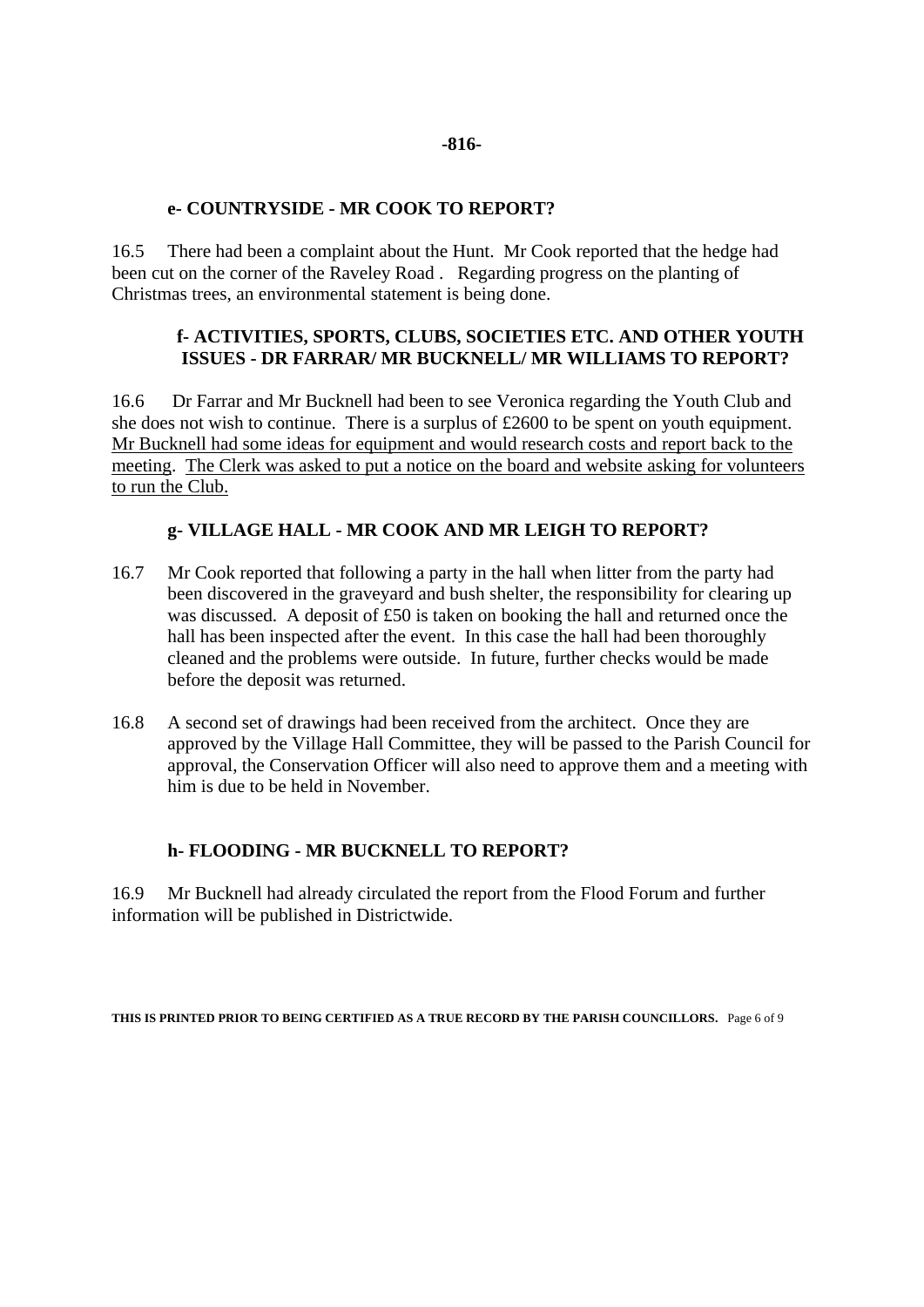#### -817-

### **i- VILLAGE SIGNS - MR COOK AND MR BUCKNELL TO REPORT?**

16.10 Mr Franklin questioned exactly where we are with the village sign and the grant. The design is agreed and there is a grant in place to pay for it. However there are no timescales. Mr Bucknell will chase Dan Smith and get some firm commitment from him.

# 17 **a- PLAYGROUND - MR BUCKNELL AND MR COOK TO REPORT**

17.1 The timber trail needs to be repaired where vandalised. Mr Cook will do this.

17.2 The aerial runway needs tightening. Mr Titmarsh will find details of supplier.

### 17 **b- GRASSCUTTING - MR COOK, MR BUCKNELL, MR LUCAS & CLERK TO REPORT**

17.3 The Clerk confirmed that she had written to Cambs County Council informing them that we would take over the responsibility of the grass cutting carried out by them and that we could reclaim £602.32 annually.

17.4 Mr Cook reported that he was looking into grass cutting arrangements for next season.

### 17 **c- GRANTS -MR BUCKNELL AND CLERK TO REPORT (INCLUDING DISCUSSION OF ANY GREEN/ ENVIRONMENTAL ISSUES THAT COULD BE OBTAINED BY WIND FARM GRANT MONIES?)**

17.5 One application had been received for Wind Farm grant monies.

#### 18 **ITEMS FOR THE WISTOW WARBLER AND WISTOW WEB SITE - TO INFORM JOHN DRANSFIELD AND DR FARRAR OF RELEVANT ARTICLES (ALSO TO DISCUSS OTHER ITEMS RELATING TO COMMUNICATION ISSUES)**

18.1 If there is no response to the notice for Youth Club volunteers, this could be put into the Warbler next time.

#### 19 **MONTHLY AUDIT - NOMINEE FOR NEXT MEETING?**

19.1 Mr Franklin agreed to do the Monthly Audit at the next Parish Council Meeting.

#### 20 **DATE OF NEXT MEETING - TUESDAY 25TH NOVEMBER 2008 AT 7.30PM**

There being no further business to discuss, the meeting closed at 9.20pm.

**THIS IS PRINTED PRIOR TO BEING CERTIFIED AS A TRUE RECORD BY THE PARISH COUNCILLORS.** Page 7 of 9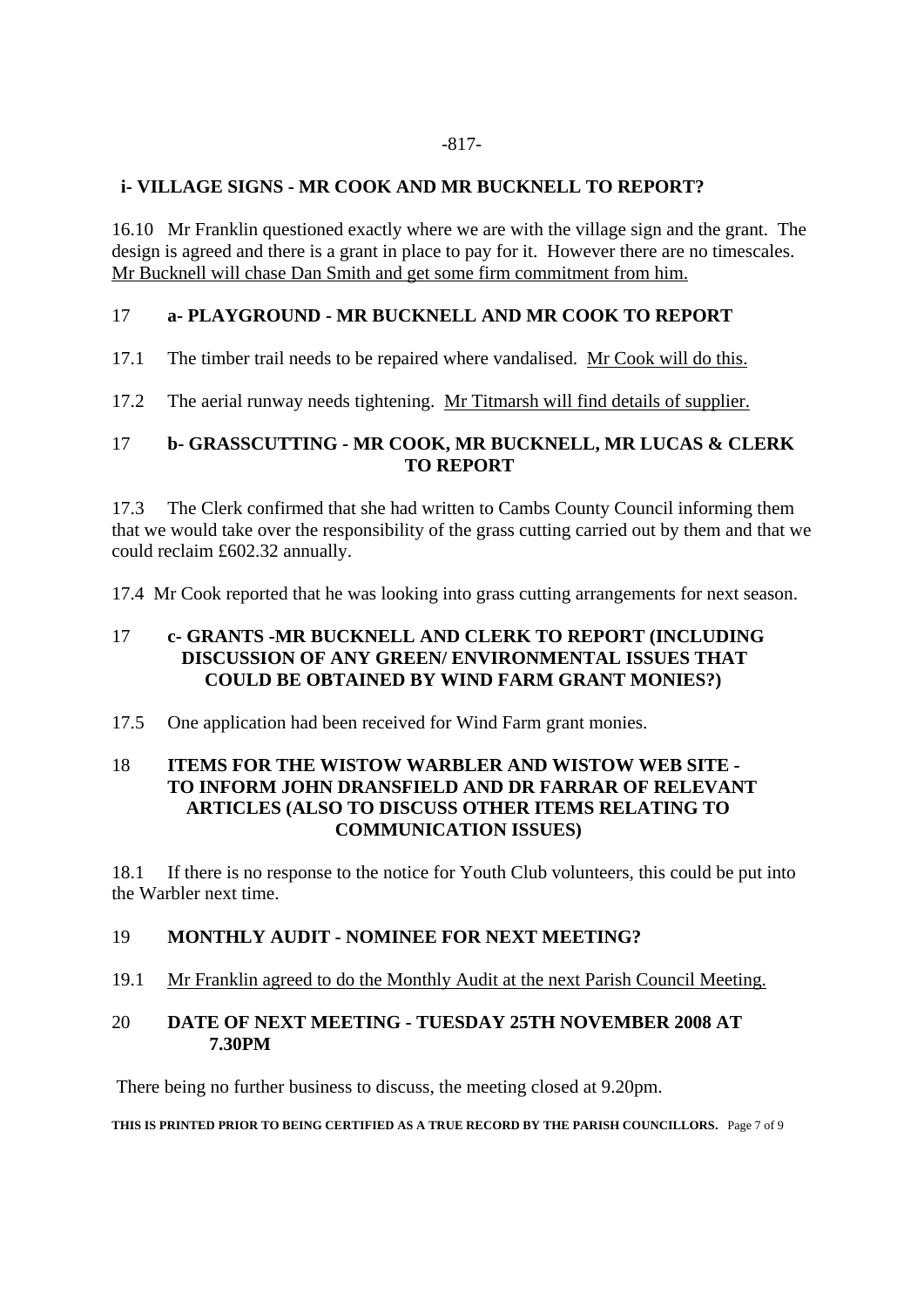### **PLANNING APPLICATIONS RECEIVED FROM AUGUST 2007**

Wistow Parish Council - WPC Huntingdonshire District Council - HDC Not Yet known - NYK

|                    |                                                                                                      |                                                                   | <b>Approved and Date</b> |                                 |  |
|--------------------|------------------------------------------------------------------------------------------------------|-------------------------------------------------------------------|--------------------------|---------------------------------|--|
| App.Number         | <b>Property Address</b>                                                                              | <b>Purpose</b>                                                    | <b>WPC</b>               | <b>HDC</b>                      |  |
|                    | 07/02598/FUL 4 Oakland's Close, Wistow                                                               | <b>Extension to Porch</b>                                         |                          | $Yes - Yes -$<br>28/8/07 6/9/07 |  |
| 07/02657/FUL       | 07/02658/LBC Lavender Cottage, Church Extension to staircase and Yes - Yes -                         | Street, Wistow alterations to garage and dwelling 25/9/07 9/10/07 |                          |                                 |  |
|                    | 07/03808/FUL Haven, Shillow Hill, Wistow Conservatory Erection                                       |                                                                   |                          | Yes - Yes                       |  |
|                    | 08/00500/FUL Rookes Grove Farm,                                                                      | Erection of 2 dwellings and                                       |                          | 27/11/07 4/1/08<br>Yes - Yes    |  |
| AMENDMENT 28/10/08 | Mill Road, Wistow access road<br>08/00599/FUL Poultry Houses, Shillow Hill, Erection of Agricultural |                                                                   | $Yes -$                  | 26/2/08 18/6/08                 |  |
| <b>NYK</b>         | Wistow                                                                                               | dwelling                                                          | 25/3/08                  |                                 |  |

**THIS IS PRINTED PRIOR TO BEING CERTIFIED AS A TRUE RECORD BY THE PARISH COUNCILLORS.** Page 8 of 9